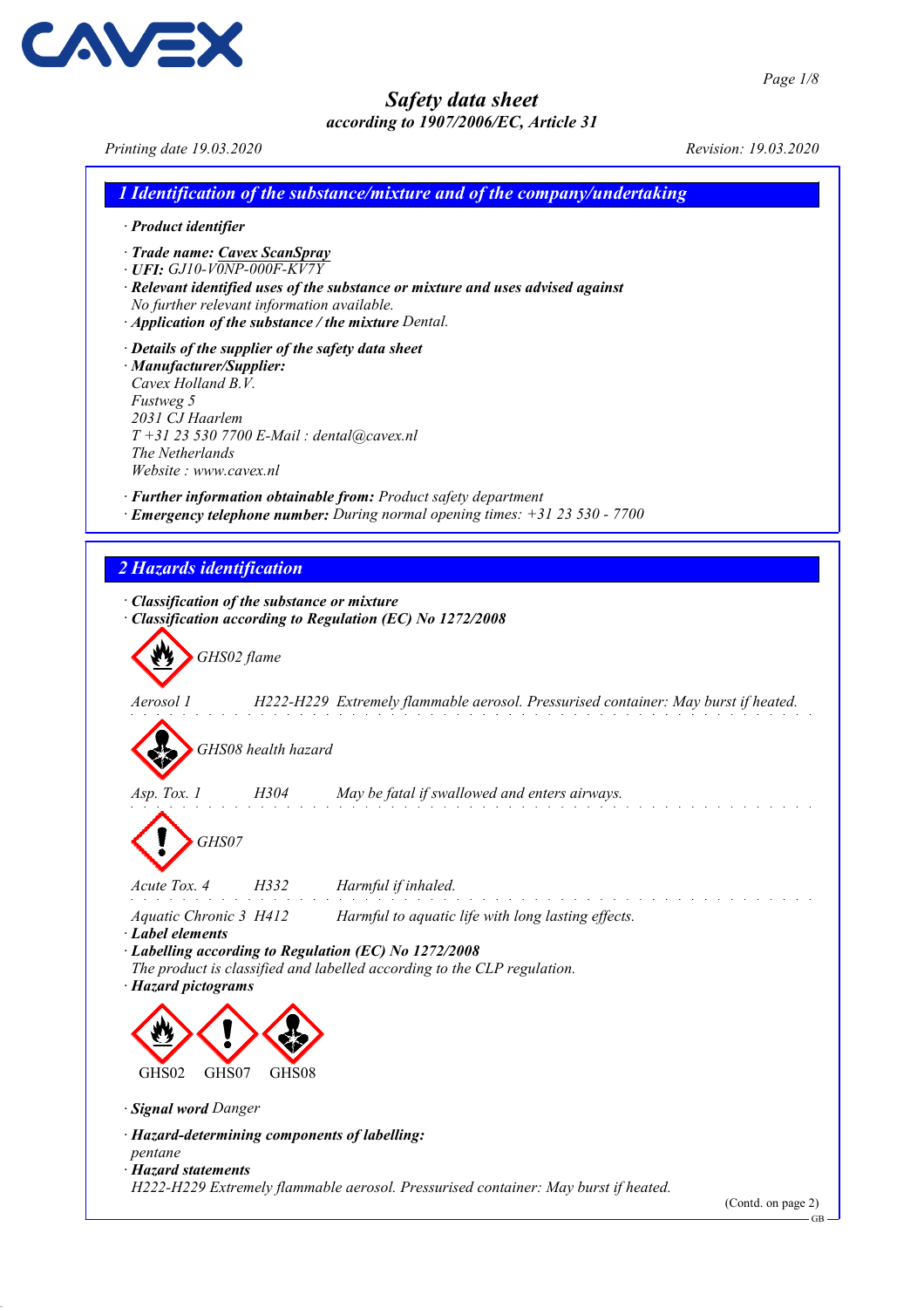Printing date 19.03.2020 Revision: 19.03.2020

#### Trade name: Cavex ScanSpray

|                        |                                                                                                                                | (Contd. of page 1) |
|------------------------|--------------------------------------------------------------------------------------------------------------------------------|--------------------|
| H332                   | Harmful if inhaled.                                                                                                            |                    |
| H304                   | May be fatal if swallowed and enters airways.                                                                                  |                    |
| H412                   | Harmful to aquatic life with long lasting effects.                                                                             |                    |
|                        | · Precautionary statements                                                                                                     |                    |
| P101                   | If medical advice is needed, have product container or label at hand.                                                          |                    |
| P102                   | Keep out of reach of children.                                                                                                 |                    |
| P103                   | Read label before use.                                                                                                         |                    |
| P210                   | Keep away from heat, hot surfaces, sparks, open flames and other ignition sources. No smoking.                                 |                    |
|                        | P301+P310 IF SWALLOWED: Immediately call a POISON CENTER/doctor.                                                               |                    |
| P331                   | Do NOT induce vomiting.                                                                                                        |                    |
| P <sub>405</sub>       | Store locked up.                                                                                                               |                    |
|                        | $P410+P412$ Protect from sunlight. Do not expose to temperatures exceeding 50 °C/122 °F.                                       |                    |
| <i>P501</i>            | Dispose of contents/container in accordance with local/regional/national/international                                         |                    |
|                        | regulations.                                                                                                                   |                    |
| $\cdot$ Other hazards  |                                                                                                                                |                    |
|                        | · Results of PBT and vPvB assessment                                                                                           |                    |
|                        | $\cdot$ <b>PBT:</b> Not applicable.                                                                                            |                    |
|                        | $\cdot$ vPvB: Not applicable.                                                                                                  |                    |
|                        |                                                                                                                                |                    |
|                        |                                                                                                                                |                    |
|                        | <b>3 Composition/information on ingredients</b>                                                                                |                    |
|                        |                                                                                                                                |                    |
|                        | · Chemical characterisation: Mixtures                                                                                          |                    |
|                        | · <b>Description:</b> Mixture of substances listed below with nonhazardous additions.                                          |                    |
|                        | · Dangerous components:                                                                                                        |                    |
| CAS: 13463-67-7        | titanium dioxide                                                                                                               | 30-50%             |
|                        | EINECS: 236-675-5<br>$\bigotimes$ Carc. 2, H351                                                                                |                    |
| CAS: 109-66-0          | pentane                                                                                                                        | $7 - 15%$          |
|                        | EINECS: 203-692-4<br>$\circledast$ Flam. Liq. 2, H225; $\circledast$ Asp. Tox. 1, H304; $\circledast$ Aquatic Chronic 2, H411; |                    |
|                        | $\bigotimes$ STOT SE 3, H336                                                                                                   |                    |
| CAS: 74-98-6           |                                                                                                                                | $2.5 - 10\%$       |
|                        | propane                                                                                                                        |                    |
|                        | EINECS: 200-827-9<br>Elam. Gas 1, H220; Press. Gas (Comp.), H280                                                               |                    |
| $C A \Gamma$ , 75 70 5 | $in a$ but an a                                                                                                                | 25750/             |

CAS: 75-28-5 EINECS: 200-857-2 isobutane  $\bigotimes$  Flam. Gas 1, H220; Press. Gas (Comp.), H280 2.5-7.5% CAS: 106-97-8 EINECS: 203-448-7 butane, pure Flam. Gas 1, H220; Press. Gas (Comp.), H280  $2.5 - 7.5%$ CAS: 64-17-5 EINECS: 200-578-6 ethanol  $\bigotimes$  Flam. Liq. 2, H225  $≤2.5%$ 

· Additional information: For the wording of the listed hazard phrases refer to section 16.

# 4 First aid measures

### · Description of first aid measures

· General information:

Symptoms of poisoning may even occur after several hours; therefore medical observation for at least 48 hours after the accident.

· After inhalation:

Supply fresh air. If required, provide artificial respiration. Keep patient warm. Consult doctor if symptoms persist.

In case of unconsciousness place patient stably in side position for transportation.

- · After skin contact: Generally the product does not irritate the skin.
- · After eye contact: Rinse opened eye for several minutes under running water.
- · After swallowing: If symptoms persist consult doctor.

· Information for doctor:

· Most important symptoms and effects, both acute and delayed No further relevant information available.

(Contd. on page 3) GB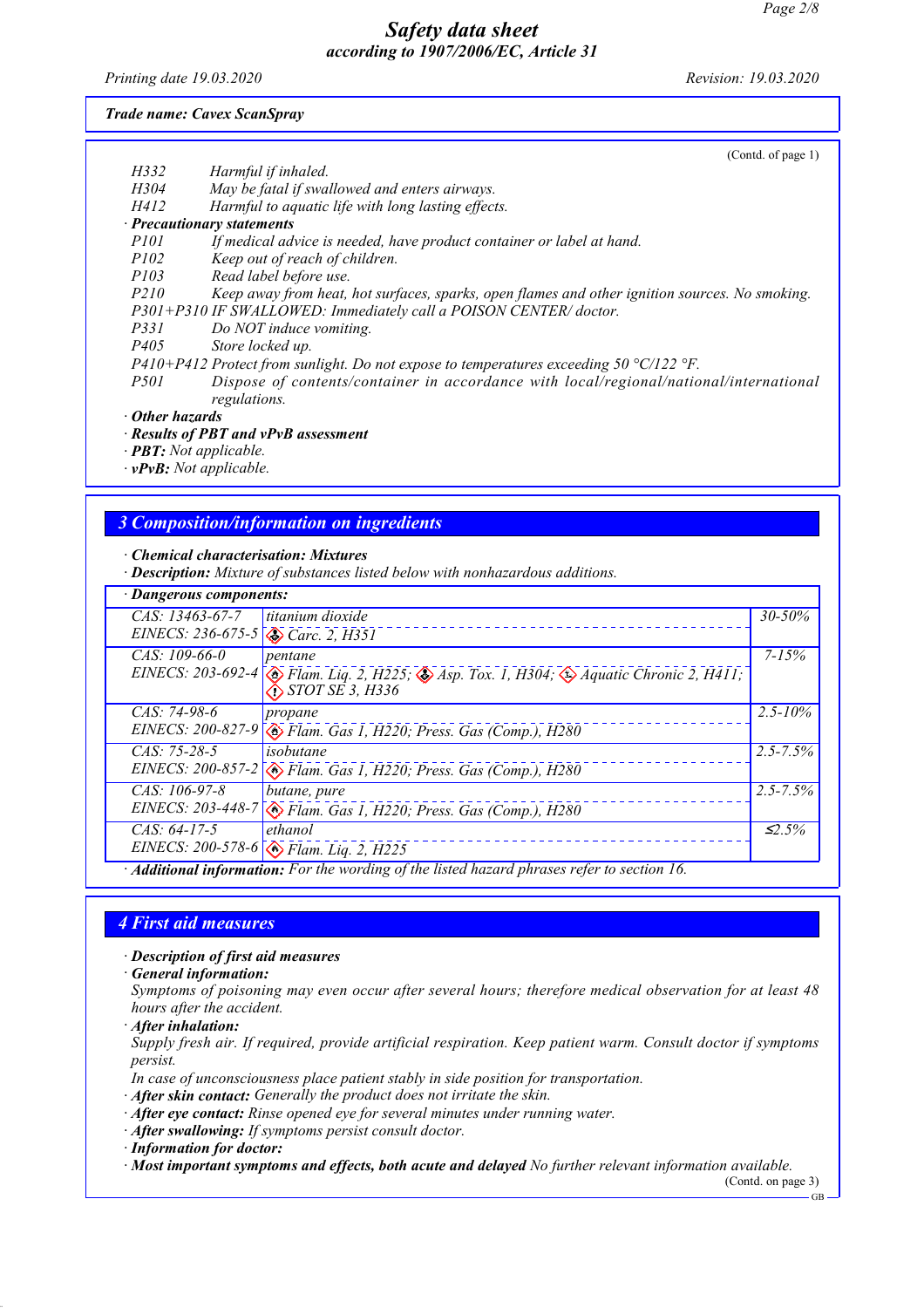Printing date 19.03.2020 Revision: 19.03.2020

Trade name: Cavex ScanSpray

(Contd. of page 2)

· Indication of any immediate medical attention and special treatment needed No further relevant information available.

### 5 Firefighting measures

- · Extinguishing media
- · Suitable extinguishing agents: Use fire extinguishing methods suitable to surrounding conditions.
- · Special hazards arising from the substance or mixture No further relevant information available.
- · Advice for firefighters
- · Protective equipment: Mouth respiratory protective device.

### 6 Accidental release measures

- · Personal precautions, protective equipment and emergency procedures Wear protective equipment. Keep unprotected persons away.
- · Environmental precautions: Do not allow product to reach sewage system or any water course. Inform respective authorities in case of seepage into water course or sewage system. Do not allow to enter sewers/ surface or ground water.
- · Methods and material for containment and cleaning up: Dispose contaminated material as waste according to item 13. Ensure adequate ventilation.
- · Reference to other sections See Section 7 for information on safe handling. See Section 8 for information on personal protection equipment. See Section 13 for disposal information.

## 7 Handling and storage

#### · Handling:

- · Precautions for safe handling Ensure good ventilation/exhaustion at the workplace. · Information about fire - and explosion protection:
- Do not spray onto a naked flame or any incandescent material. Keep ignition sources away - Do not smoke.
- · Conditions for safe storage, including any incompatibilities
- · Storage:
- · Requirements to be met by storerooms and receptacles:
- Observe official regulations on storing packagings with pressurised containers.
- · Information about storage in one common storage facility: Not required.
- · Further information about storage conditions: Keep container tightly sealed.

· Specific end use(s) No further relevant information available.

## 8 Exposure controls/personal protection

· Additional information about design of technical facilities: No further data; see item 7.

· Control parameters

| · Ingredients with limit values that require monitoring at the workplace: |  |  |
|---------------------------------------------------------------------------|--|--|
|                                                                           |  |  |

109-66-0 pentane

WEL Long-term value: 1800 mg/m<sup>3</sup>, 600 ppm

### 106-97-8 butane, pure

WEL Short-term value: 1810 mg/m<sup>3</sup>, 750 ppm Long-term value:  $1450$  mg/m<sup>3</sup>, 600 ppm Carc (if more than 0.1% of buta-1.3-diene)

(Contd. on page 4)

GB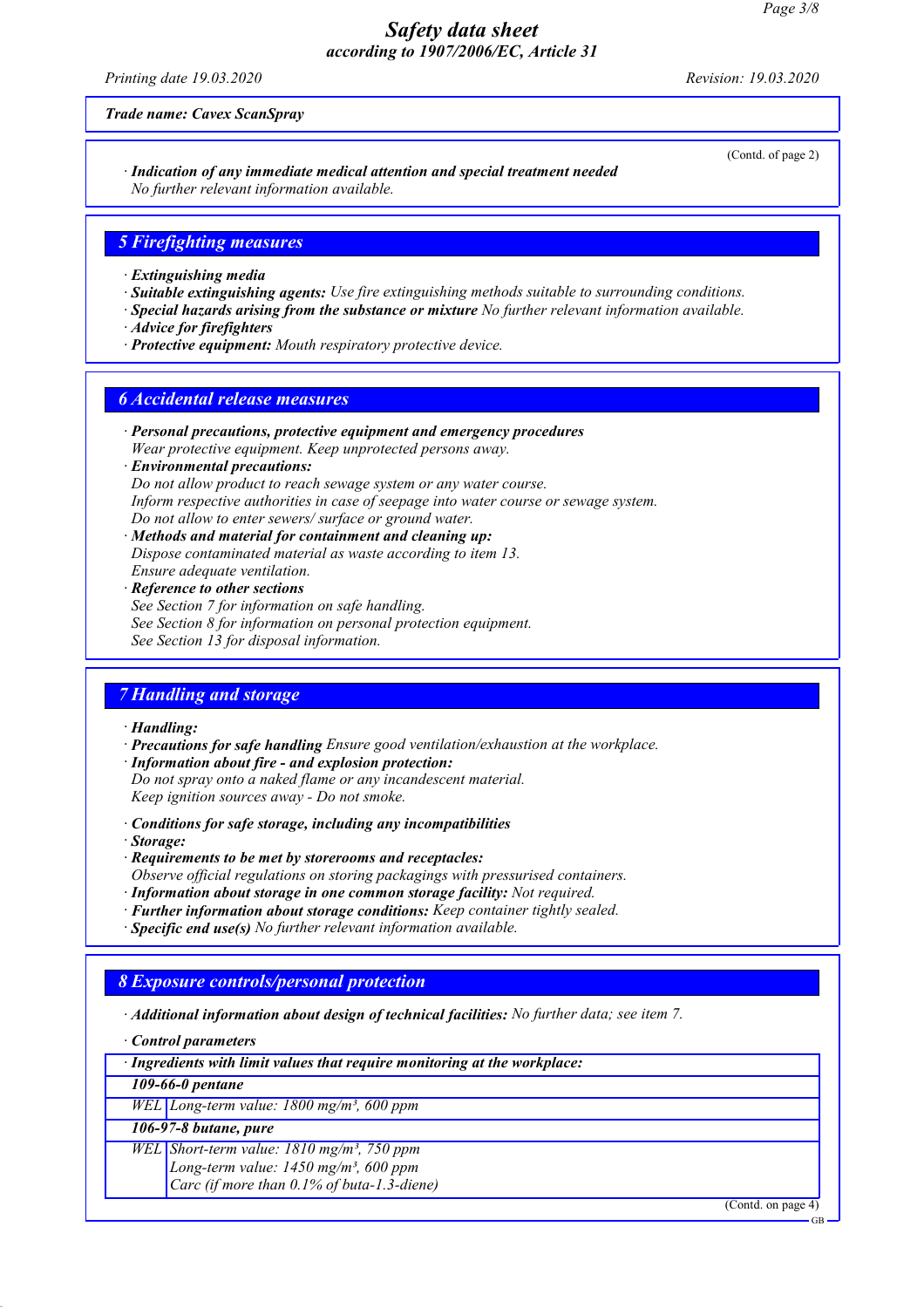Printing date 19.03.2020 Revision: 19.03.2020

(Contd. of page 3)

GB

#### Trade name: Cavex ScanSpray

| 64-17-5 ethanol |  |
|-----------------|--|
|-----------------|--|

WEL Long-term value: 1920 mg/m<sup>3</sup>, 1000 ppm

· Additional information: The lists valid during the making were used as basis.

#### · Exposure controls

- · Personal protective equipment:
- · General protective and hygienic measures: Keep away from foodstuffs, beverages and feed. Wash hands before breaks and at the end of work.
- · Respiratory protection:

In case of brief exposure or low pollution use respiratory filter device. In case of intensive or longer exposure use self-contained respiratory protective device.

· Protection of hands:

The glove material has to be impermeable and resistant to the product/ the substance/ the preparation. Due to missing tests no recommendation to the glove material can be given for the product/ the preparation/ the chemical mixture.

Selection of the glove material on consideration of the penetration times, rates of diffusion and the degradation

· Material of gloves

The selection of the suitable gloves does not only depend on the material, but also on further marks of quality and varies from manufacturer to manufacturer. As the product is a preparation of several substances, the resistance of the glove material can not be calculated in advance and has therefore to be checked prior to the application.

Penetration time of glove material

The exact break through time has to be found out by the manufacturer of the protective gloves and has to be observed.

· Eye protection: Not required.

| · Information on basic physical and chemical properties                                                          |                              |  |
|------------------------------------------------------------------------------------------------------------------|------------------------------|--|
| <b>General Information</b>                                                                                       |                              |  |
| $\cdot$ Appearance:                                                                                              | Aerosol                      |  |
| Form:<br>Colour:                                                                                                 | White                        |  |
| · Odour:                                                                                                         | Characteristic               |  |
| • Odour threshold:                                                                                               | Not determined.              |  |
| $\cdot$ pH-value:                                                                                                | Not determined.              |  |
| $\cdot$ Change in condition<br>Melting point/freezing point:<br>Initial boiling point and boiling range: $36 °C$ | <b>Undetermined</b>          |  |
| · Flash point:                                                                                                   | Not applicable, as aerosol.  |  |
| · Flammability (solid, gas):                                                                                     | Not applicable.              |  |
| · Ignition temperature:                                                                                          | 285 °C                       |  |
| $\cdot$ Decomposition temperature:                                                                               | Not determined.              |  |
| · Auto-ignition temperature:                                                                                     | Product is not selfigniting. |  |
| $\cdot$ Explosive properties:                                                                                    | Not determined.              |  |
| · Explosion limits:                                                                                              |                              |  |
| Lower:                                                                                                           | 1.4 Vol $\%$                 |  |
| <b>Upper:</b>                                                                                                    | $10.9$ Vol %                 |  |
| · Vapour pressure:                                                                                               | Not determined.              |  |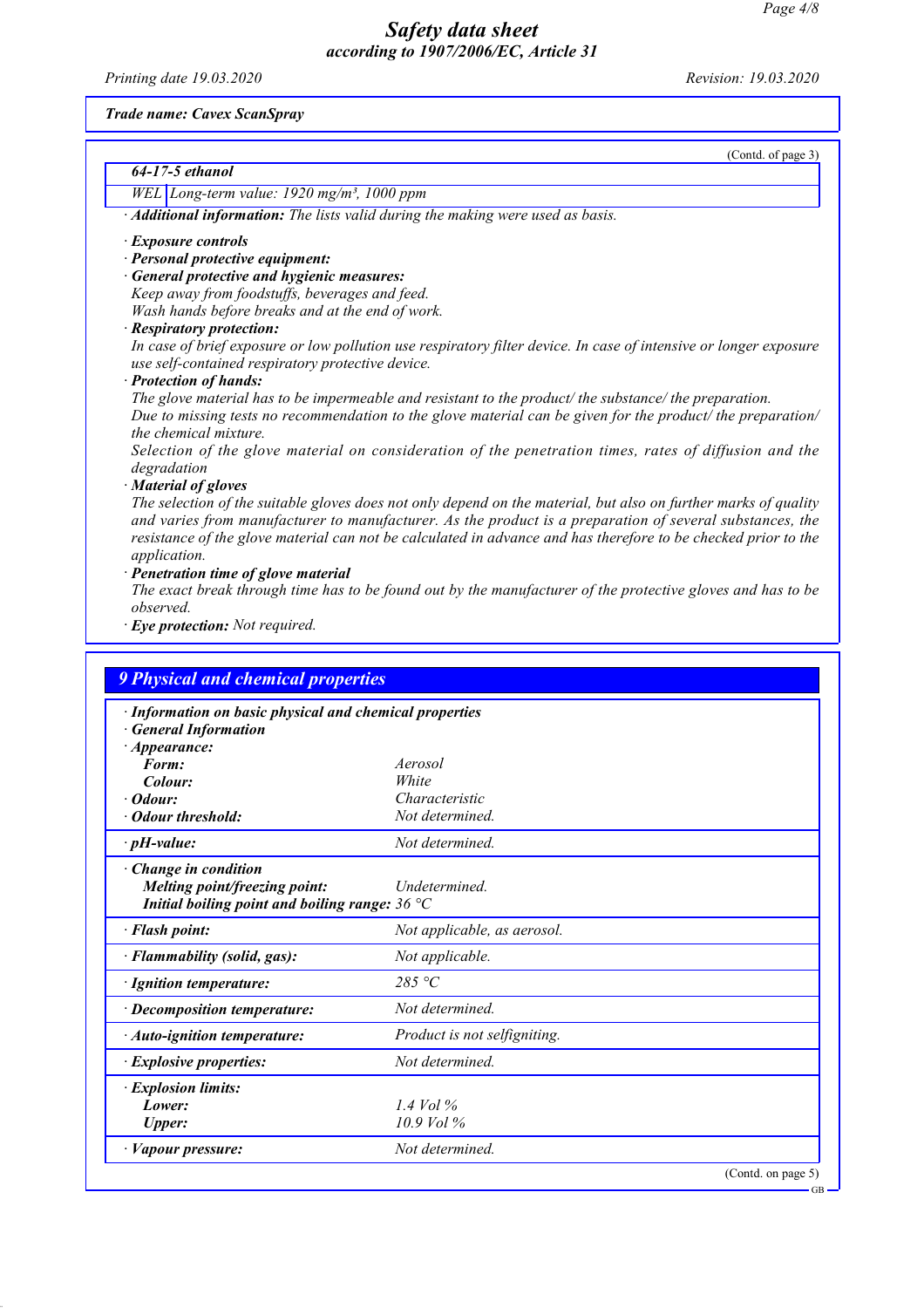Printing date 19.03.2020 Revision: 19.03.2020

Trade name: Cavex ScanSpray

|                                           | (Contd. of page 4)                         |
|-------------------------------------------|--------------------------------------------|
| $\cdot$ Density:                          | Not determined.                            |
| $\cdot$ Relative density                  | Not determined.                            |
| $\cdot$ <i>Vapour density</i>             | Not determined.                            |
| $\cdot$ Evaporation rate                  | Not applicable.                            |
| $\cdot$ Solubility in / Miscibility with  |                                            |
| water:                                    | Not miscible or difficult to mix.          |
| · Partition coefficient: n-octanol/water: | Not determined.                            |
| $\cdot$ Viscosity:                        |                                            |
| Dynamic:                                  | Not determined.                            |
| Kinematic:                                | Not determined.                            |
| · Solvent content:                        |                                            |
| Organic solvents:                         | 33.0 %                                     |
| $VOC$ (EC)                                | $40.00\%$                                  |
| $\cdot$ Other information                 | No further relevant information available. |

### 10 Stability and reactivity

· Reactivity No further relevant information available.

· Chemical stability

· Thermal decomposition / conditions to be avoided: No decomposition if used according to specifications.

- · Possibility of hazardous reactions No dangerous reactions known.
- · Conditions to avoid No further relevant information available.
- · Incompatible materials: No further relevant information available.
- · Hazardous decomposition products: No dangerous decomposition products known.

### 11 Toxicological information

· Information on toxicological effects

· Acute toxicity

- Harmful if inhaled.
- · Primary irritant effect:
- · Skin corrosion/irritation Based on available data, the classification criteria are not met.

· Serious eye damage/irritation Based on available data, the classification criteria are not met.

- · Respiratory or skin sensitisation Based on available data, the classification criteria are not met.
- · CMR effects (carcinogenity, mutagenicity and toxicity for reproduction)
- · Germ cell mutagenicity Based on available data, the classification criteria are not met.
- · Carcinogenicity Based on available data, the classification criteria are not met.
- · Reproductive toxicity Based on available data, the classification criteria are not met.
- $\cdot$  STOT-single exposure Based on available data, the classification criteria are not met.
- $\cdot$  **STOT-repeated exposure** Based on available data, the classification criteria are not met.
- · Aspiration hazard
- May be fatal if swallowed and enters airways.

### 12 Ecological information

- · Toxicity
- · Aquatic toxicity: No further relevant information available.
- · Persistence and degradability No further relevant information available.
- · Behaviour in environmental systems:
- · Bioaccumulative potential No further relevant information available.
- · Mobility in soil No further relevant information available.

(Contd. on page 6)

GB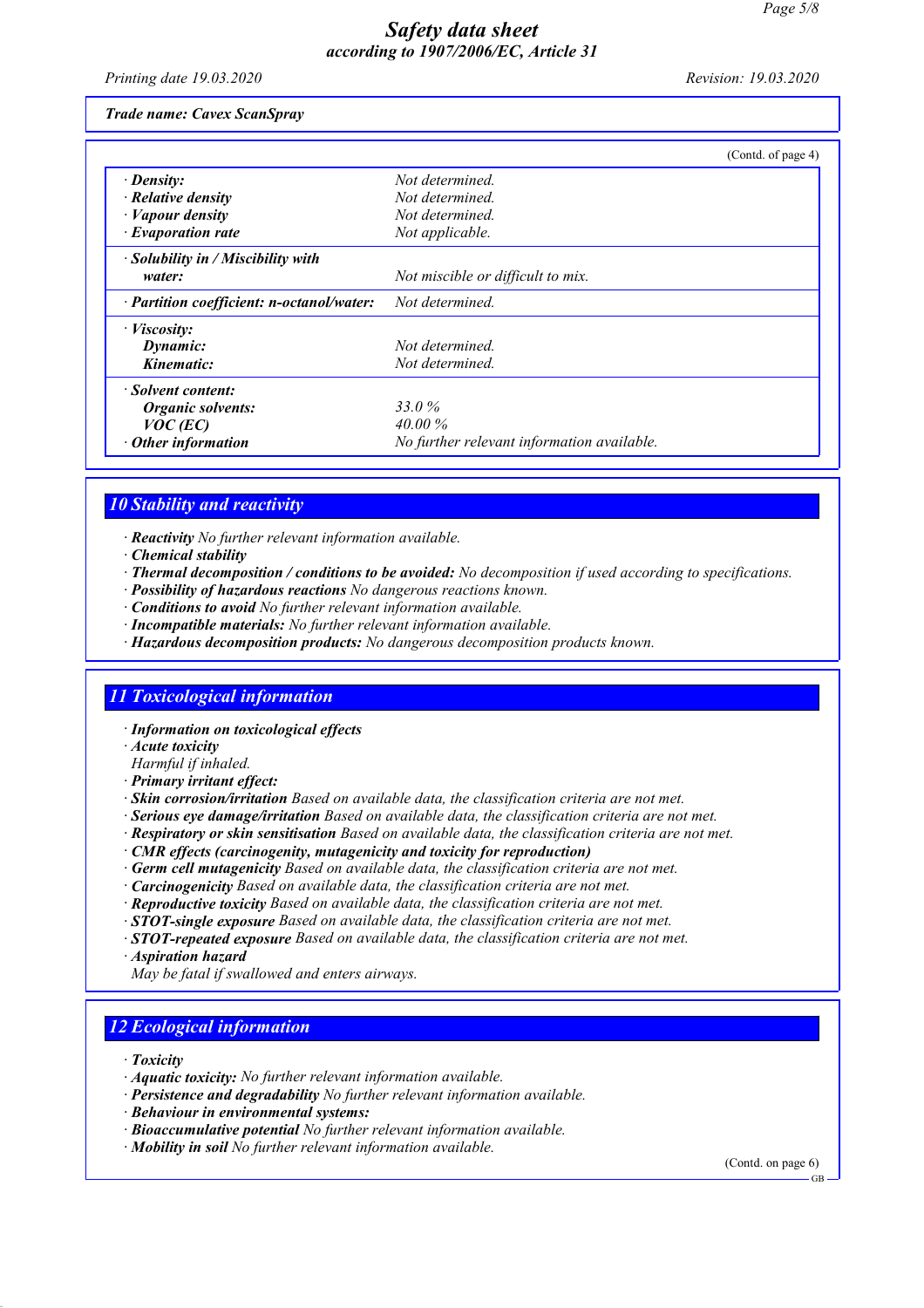Printing date 19.03.2020 Revision: 19.03.2020

(Contd. of page 5)

Trade name: Cavex ScanSpray

· Ecotoxical effects: · Remark: Harmful to fish

· Additional ecological information:

· General notes:

Water hazard class 2 (German Regulation) (Self-assessment): hazardous for water Do not allow product to reach ground water, water course or sewage system. Danger to drinking water if even small quantities leak into the ground.

Harmful to aquatic organisms

· Results of PBT and vPvB assessment

· PBT: Not applicable.

· vPvB: Not applicable.

· Other adverse effects No further relevant information available.

13 Disposal considerations

· Waste treatment methods

· Recommendation

Must not be disposed together with household garbage. Do not allow product to reach sewage system.

· Uncleaned packaging:

· Recommendation: Disposal must be made according to official regulations.

| $\cdot$ UN-Number                             |                     |
|-----------------------------------------------|---------------------|
| ADR, IMDG, IATA                               | UN1950              |
| · UN proper shipping name                     |                     |
| $·$ <i>ADR</i>                                | 1950 AEROSOLS       |
| $\cdot$ IMDG                                  | <b>AEROSOLS</b>     |
| ·IATA                                         | AEROSOLS, flammable |
| · Transport hazard class(es)                  |                     |
| $\cdot$ ADR                                   |                     |
|                                               |                     |
| · Class                                       | 2 5F Gases.         |
| · Label                                       | 2.1                 |
| $\cdot$ IMDG, IATA                            |                     |
|                                               |                     |
| · Class                                       | 2.1                 |
| $\cdot$ Label                                 | 2.1                 |
| · Packing group<br>ADR, IMDG, IATA            | not regulated       |
|                                               |                     |
| · Environmental hazards:                      | Not applicable.     |
| · Special precautions for user                | Not applicable.     |
| · Hazard identification number (Kemler code): |                     |
| · EMS Number:                                 | $F$ -D,S-U          |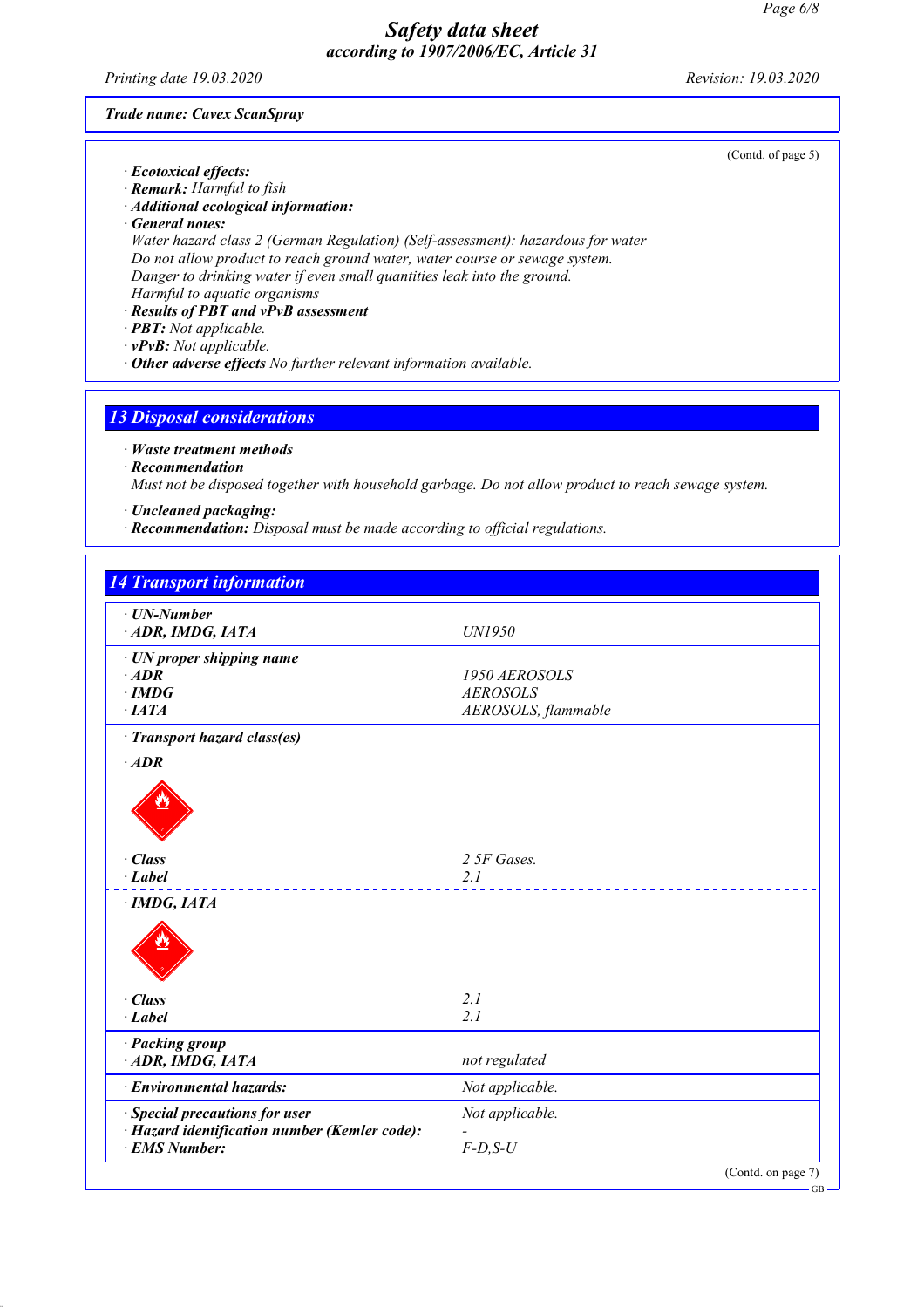Printing date 19.03.2020 Revision: 19.03.2020

Trade name: Cavex ScanSpray

|                                                         | (Contd. of page 6)                                                                    |
|---------------------------------------------------------|---------------------------------------------------------------------------------------|
| <b>Stowage Code</b>                                     | SW1 Protected from sources of heat.                                                   |
|                                                         | SW2 Clear of living quarters.                                                         |
| · Segregation Code                                      | SG69 For AEROSOLS with a maximum capacity of 1<br>$litre+$                            |
|                                                         | Segregation as for class 9. Stow "separated from" class<br>1 except for division 1.4. |
|                                                         | For AEROSOLS with a capacity above 1 litre:                                           |
|                                                         | Segregation as for the appropriate subdivision of class<br>$\overline{2}$             |
|                                                         | For WASTE AEROSOLS:                                                                   |
|                                                         | Segregation as for the appropriate subdivision of class                               |
|                                                         | 2.                                                                                    |
| and the IBC Code<br>· Transport/Additional information: | Not applicable.                                                                       |
|                                                         |                                                                                       |
| $·$ <i>ADR</i>                                          |                                                                                       |
| $\cdot$ Limited quantities (LQ)                         | II.                                                                                   |
| $\cdot$ Excepted quantities (EQ)                        | Code: E0                                                                              |
|                                                         | Not permitted as Excepted Quantity                                                    |
| · Transport category                                    | 2                                                                                     |
| · Tunnel restriction code                               | D                                                                                     |
| $\cdot$ IMDG                                            |                                                                                       |
| $\cdot$ Limited quantities (LQ)                         | IL                                                                                    |
| $\cdot$ Excepted quantities (EQ)                        | Code: E0                                                                              |
|                                                         | Not permitted as Excepted Quantity                                                    |
| · UN "Model Regulation":                                | <b>UN 1950 AEROSOLS, 2.1</b>                                                          |

# 15 Regulatory information

· Safety, health and environmental regulations/legislation specific for the substance or mixture

- · Directive 2012/18/EU
- · Named dangerous substances ANNEX I None of the ingredients is listed.
- · Seveso category P3a FLAMMABLE AEROSOLS
- $\cdot$  Qualifying quantity (tonnes) for the application of lower-tier requirements 150 t
- $\cdot$  Qualifying quantity (tonnes) for the application of upper-tier requirements 500 t
- · REGULATION (EC) No 1907/2006 ANNEX XVII Conditions of restriction: 3
- · Chemical safety assessment: A Chemical Safety Assessment has not been carried out.

## 16 Other information

This information is based on our present knowledge. However, this shall not constitute a guarantee for any specific product features and shall not establish a legally valid contractual relationship.

· Relevant phrases

H220 Extremely flammable gas.

H225 Highly flammable liquid and vapour.

H280 Contains gas under pressure; may explode if heated.

H304 May be fatal if swallowed and enters airways.

H336 May cause drowsiness or dizziness.

H351 Suspected of causing cancer. Route of exposure: Inhalation.

H411 Toxic to aquatic life with long lasting effects.

· Department issuing SDS: Product safety department

· Contact: .

(Contd. on page 8)

GB